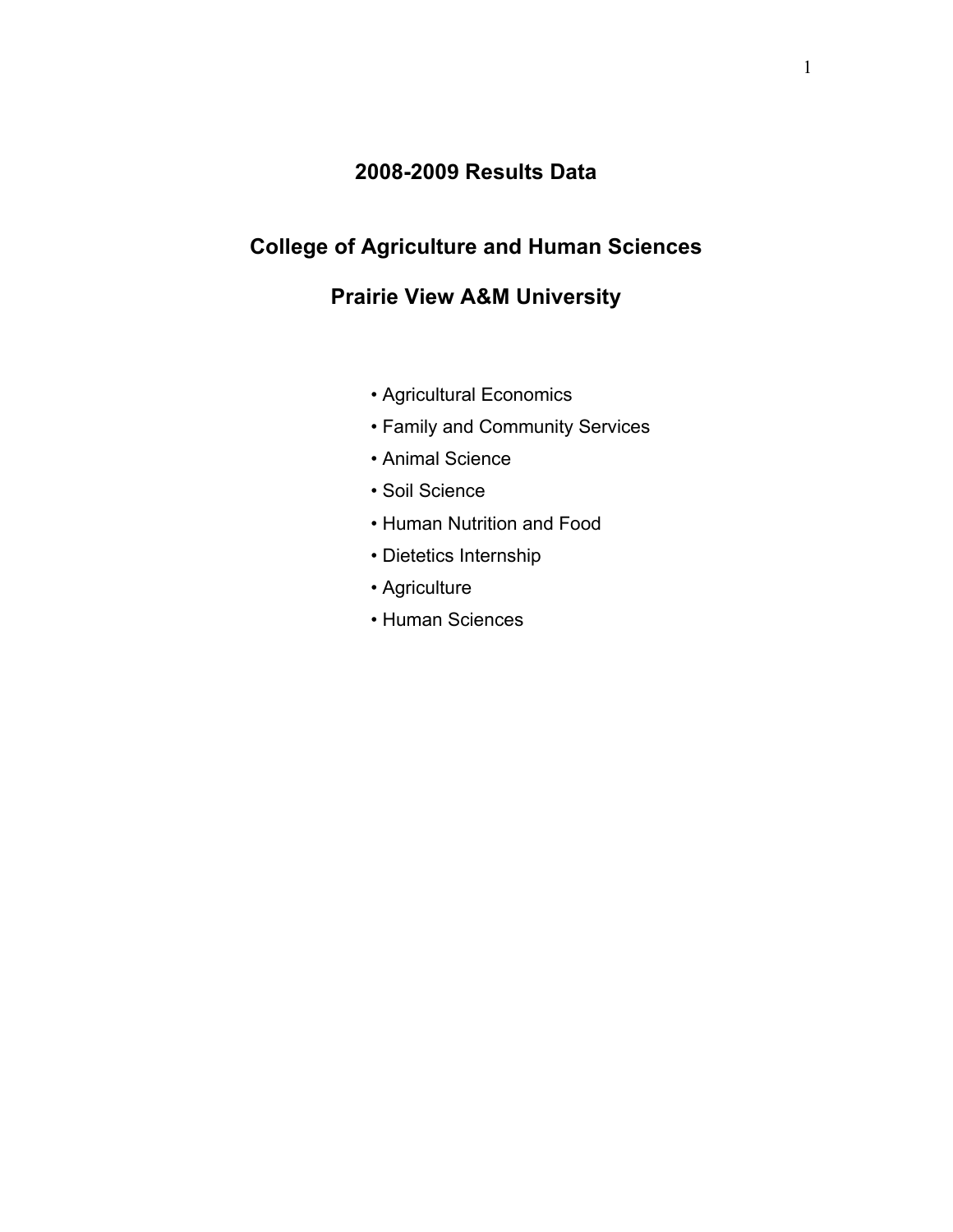### College/School or Administrative Unit **CAHS – Agricultural Economics Degree Program**

Using data from your college/school or administrative unit's assessments (surveys, interviews, focus groups, tests, etc.) conducted during the 2008-2009 academic year; please provide the information as requested below. Complete for each objective and/or outcome. Examples are provided on page 2.

- **Outcome 1: Students will have the knowledge to demonstrate an awareness and understanding of the economic principles relating to agricultural economic/agribusiness practices.**
	- o **Only 50% of the students entering the program had calculus. Only 50% of the students had completed a thesis synopsis. 80% of the major had selected advising committee.**
- **Outcome 2: Students will demonstrate the knowledge level required to undertake the scientific process by conceptualizing, designing, and implementing scientific research including data collection, analysis and interpretation.**
	- o **Percentage of students entering the program is less than 50%. Number of students matriculating from the program is less than 50%.**
- **Outcome 3: Students completing the program will demonstrate mastery of the methodologies of qualitative and quantitative analyses in problem identification, assessment, and evaluation relative to Agricultural Economics/Agribusiness issues and applications.**
	- o **At least 80 percent of the students were fully accepted (unconditionally). At least 60 percent of the majors have completed the graduate degree plan. At least 60 percent of the students have completed an approval thesis proposal for submission to the Graduate School.**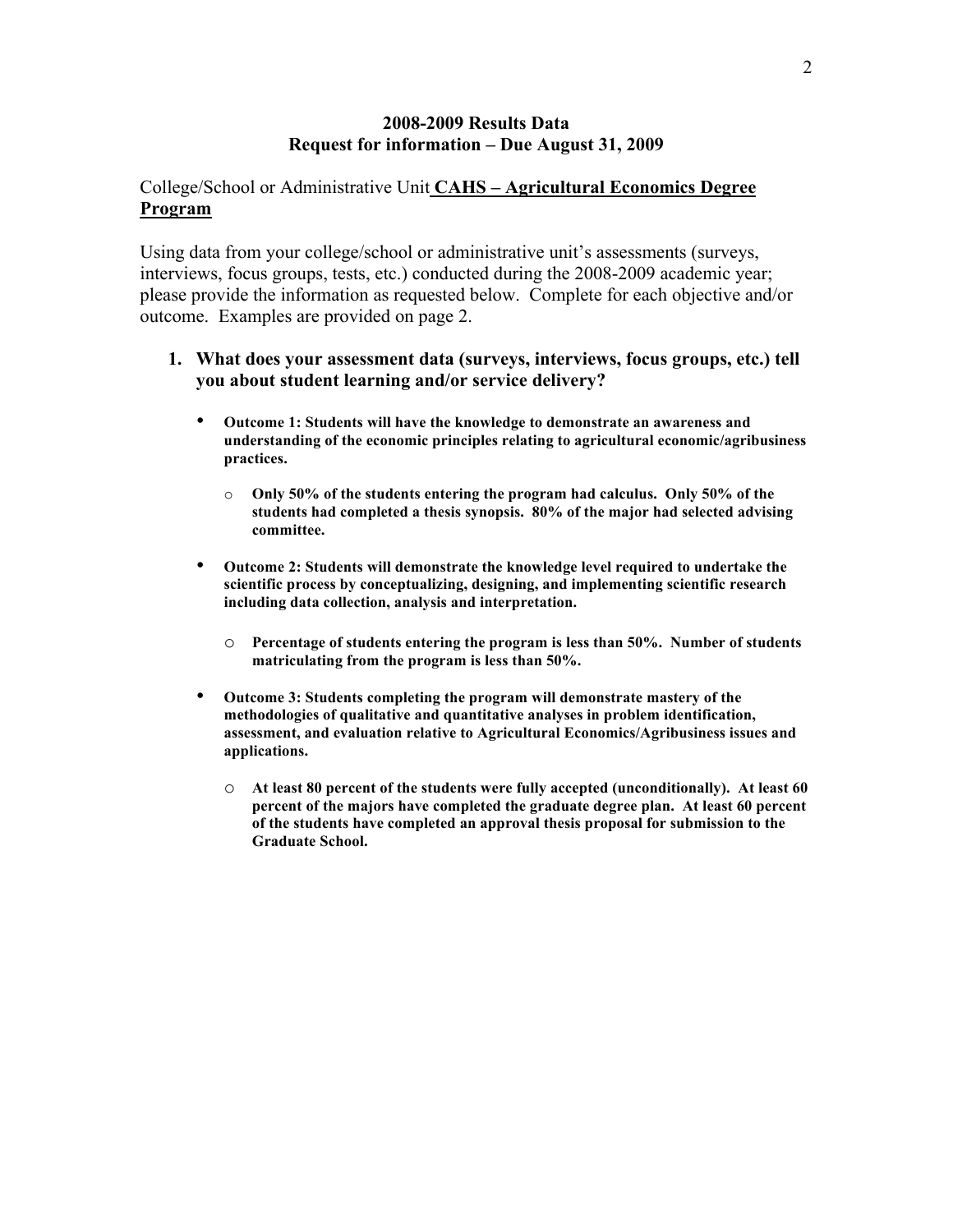- 2. **How will the assessment data (surveys, interviews, focus groups, etc.) be used to improve student learning and/or service delivery.**
	- **Outcome 1: Students will have the knowledge to demonstrate an awareness and understanding of the economic principles relating to agricultural economic/agribusiness practices.**
		- o **Students' success data are used for recruitment and retention. Provides data for presentations at symposium.**
	- **Outcome 2: Students will demonstrate the knowledge level required to undertake the scientific process by conceptualizing, designing, and implementing scientific research including data collection, analysis and interpretation.**
		- o **Data collected was used to recruit and retain students. Hiring of qualified faculty to monitor and advise students.**
	- **Outcome 3: Students completing the program will demonstrate mastery of the methodologies of qualitative and quantitative analyses in problem identification, assessment, and evaluation relative to Agricultural Economics/Agribusiness issues and applications.**
		- o **Information collected helps to process the students for candidacy. Data collected were used for presentation at conferences. Information provide data for teaching grant proposals.**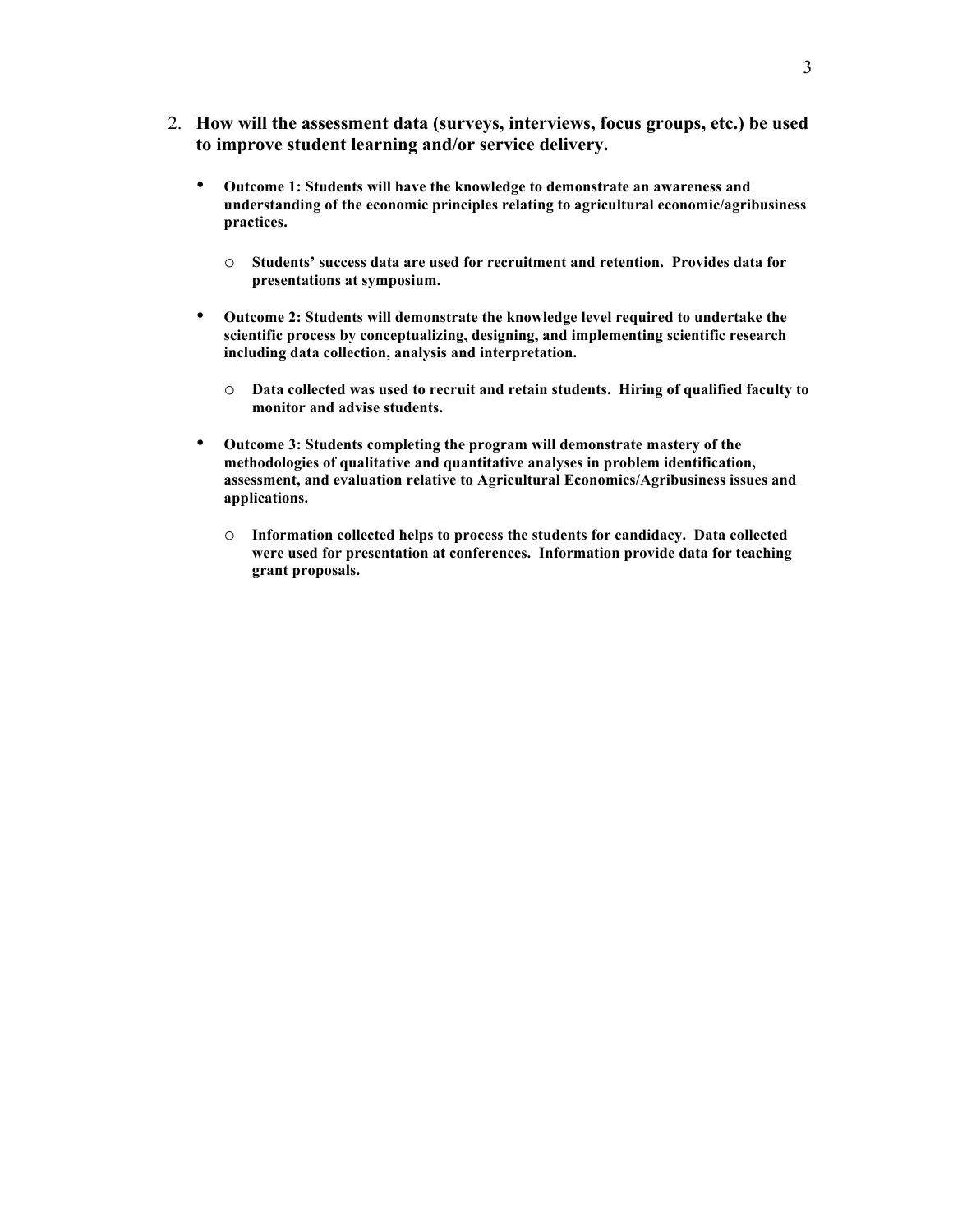College/School or Administrative Unit CAHS – Family & Community Services Degree Program

Using data from your college/school or administrative unit's assessments (surveys, interviews, focus groups, tests, etc.) conducted during the 2008-2009 academic year; please provide the information as requested below. Complete for each objective and/or outcome. Examples are provided on page 2.

- Outcome 1: Integrate the foundation knowledge and skills of the family and consumer sciences to prepare students for personal, family, community, and career roles.
	- o 69 % if students in Special Topics received a satisfactory grade of 70 and above. n=29 Fall 2007
- Outcome 2: Understands the areas of personal development, relationship, and management of work and family to enhance of life across the lifespan, and understands career opportunities in family studies and human services.
	- o Using grades and oral presentations and family projects to evaluate the students, 75% of the students successfully met the objectives with a passing grade of 75 or more, but results also show a failure rate of 10%.
- Outcome #3. Students will understand human growth and development, parent/guardian/educator role and responsibilities, and career opportunities in human development, education, and services.
	- o From the data collected for 2007-2008, the composite analysis yielded, N=106, the mean score was 78.2; the median and mode was 81.3, 94.5 respectively. Overall 79.2 % of the students scored above the critical point of 70%. Using a one-way ANOVA to compare the mean student's score to the critical score yielded a significant  $F=21.7$ ,  $\alpha = 0.05$ . The minimum and maximum scores were 15.4 and 100 respectively with a range of 84.6.
- Outcome #4. Understand the principles of food sciences, food technology, and nutrition and their relationships to growth, development, health, and wellness: applies this understanding to support informed decision-making that promotes good health: and understands career opportunities in Nutrition, wellness, and food science.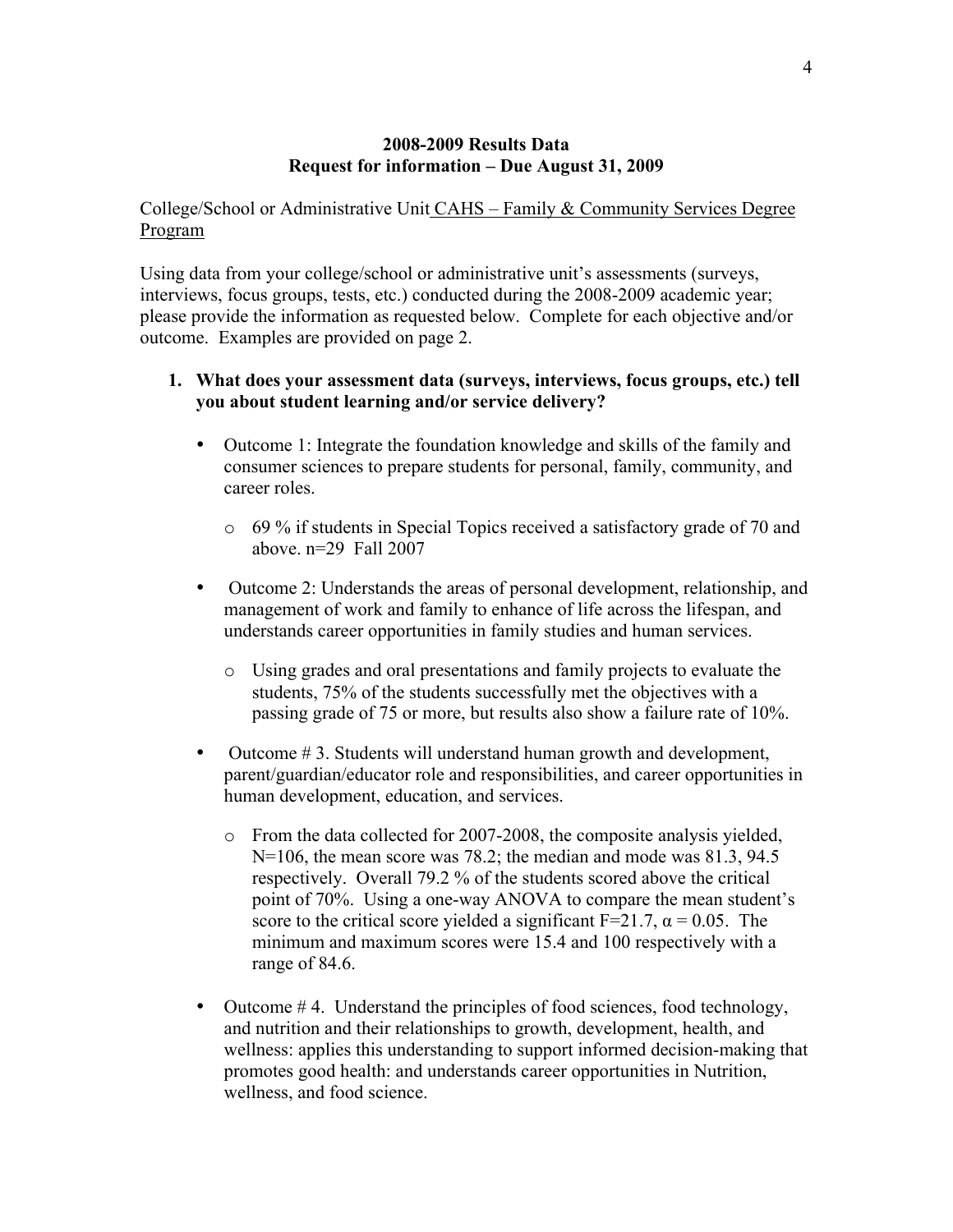- $\circ$  75% of students scored 70 and above. n-20 based on Fall 2008 data.
- Outcome # 5. Understand the principles of food sciences, food technology, and nutrition and their relationships to growth, development, health, and wellness: applies this understanding to support informed decision-making that promotes good health: and understands career opportunities in Nutrition, wellness, and food science.

The findings indicate that the student's comprehension, analytical skills and problem solving skills were basically good (average 80 %). The findings show that some of the students were highly skilled at problems solving and debating issues.

• Outcome #6. Students who graduate with a baccalaureate degree in Family and Community Sciences will demonstrate an understanding of consumer practices, consumer responsibilities, and resource management process; how these affect and are applied to personal, family, and work life, and career opportunities in consumer and resource management.

85% of students met expectations when identifying and explaining the characteristics of the four types of advertisements.

- Outcome #7. Understands the design, production, marketing, consumption, and maintenance of textile and apparel products, and understands career opportunities in the textiles and apparel industries.
	- o Using grades and oral presentations to evaluate the students, 75% of the students successfully met the objectives with a passing grad of 75 or more. Showing a failure rate of 12%.
- Outcome # 8. Understands the design and construction of interior and exterior environments; and understands career opportunities in the housing, design, furnishings, and equipment management and services industries.
	- o Using grades and oral presentations to evaluate the students, 75% of the students successfully met the objectives with a passing grad of 75 or more. Showing a failure rate of 12%.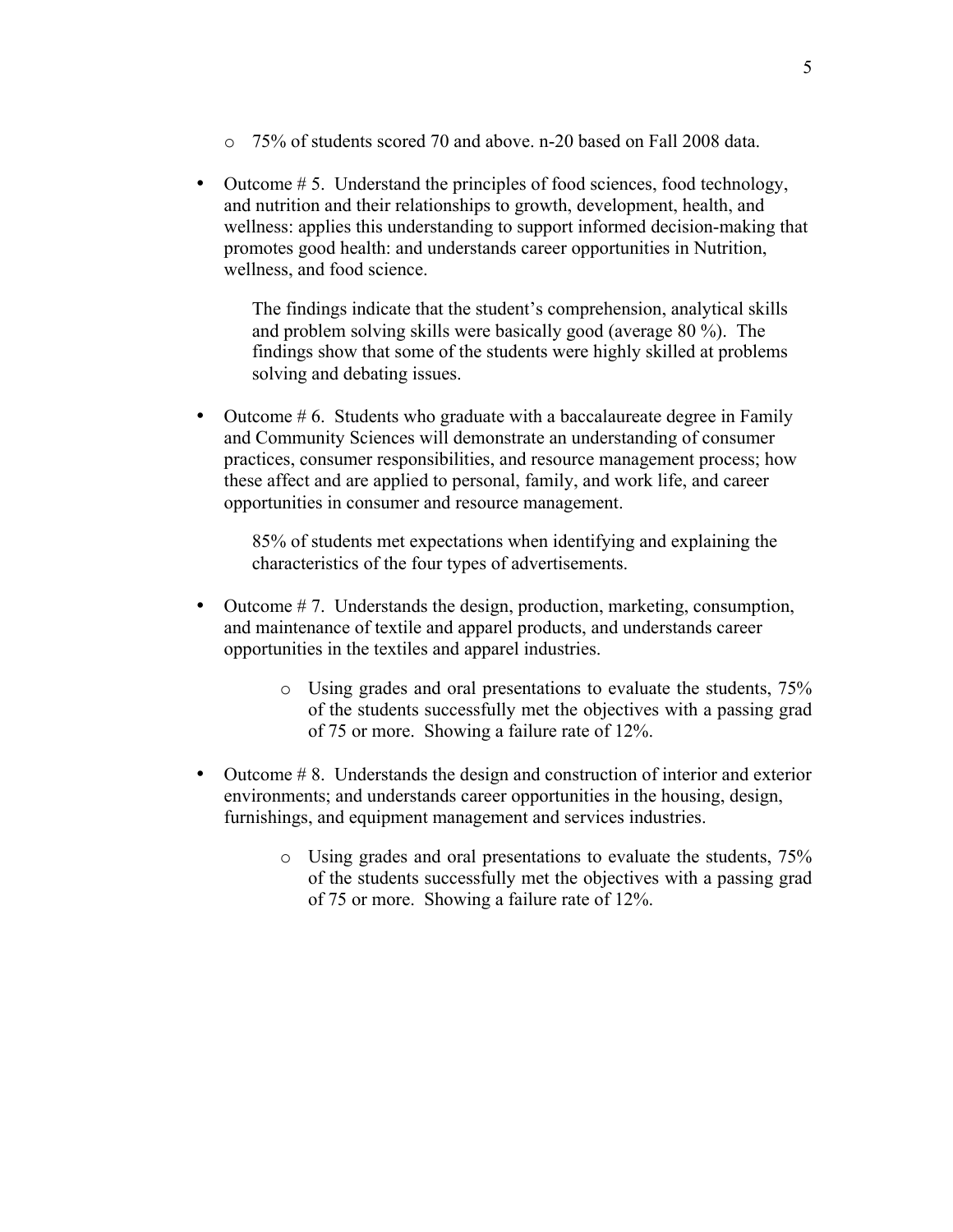- Outcome 1: Integrate the foundation knowledge and skills of the family and consumer sciences to prepare students for personal, family, community, and career roles.
	- o Emphasize more problem base learning.
- Outcome  $\# 2$ . Understands the areas of personal development, relationship, and management of work and family to enhance of life across the lifespan, and understands career opportunities in family studies and human services.
	- o The assessment of the Program Learning Outcomes revealed strengths and weaknesses. 75% of students met expectation when identifying technology and critical thinking skills, problems solving and oral and written skills.
- Outcome #3. Students will understand human growth and development, parent/guardian/educator role and responsibilities, and career opportunities in human development, education, and services
	- o Although the students met the critical score, the performance was significantly higher when compared to the critical point. However, faculty will review student tests to determine the areas where students did not perform satisfactory and place more emphasis on those areas. Faculty will create an online tutorial.
- Outcome #4. Understand the principles of food sciences, food technology, and nutrition and their relationships to growth, development, health, and wellness: applies this understanding to support informed decision-making that promotes good health: and understands career opportunities in Nutrition, wellness, and food science.
	- o Enhance existing teaching strategies to include 3 methods of teaching in a personalized manner with management components. Grant has been funded.
- Outcome # 5. Increase the students, knowledge and understanding of trends in consumer practices, the practical application of foodservice in commercial and noncommercial food industry including hospital foodservice, and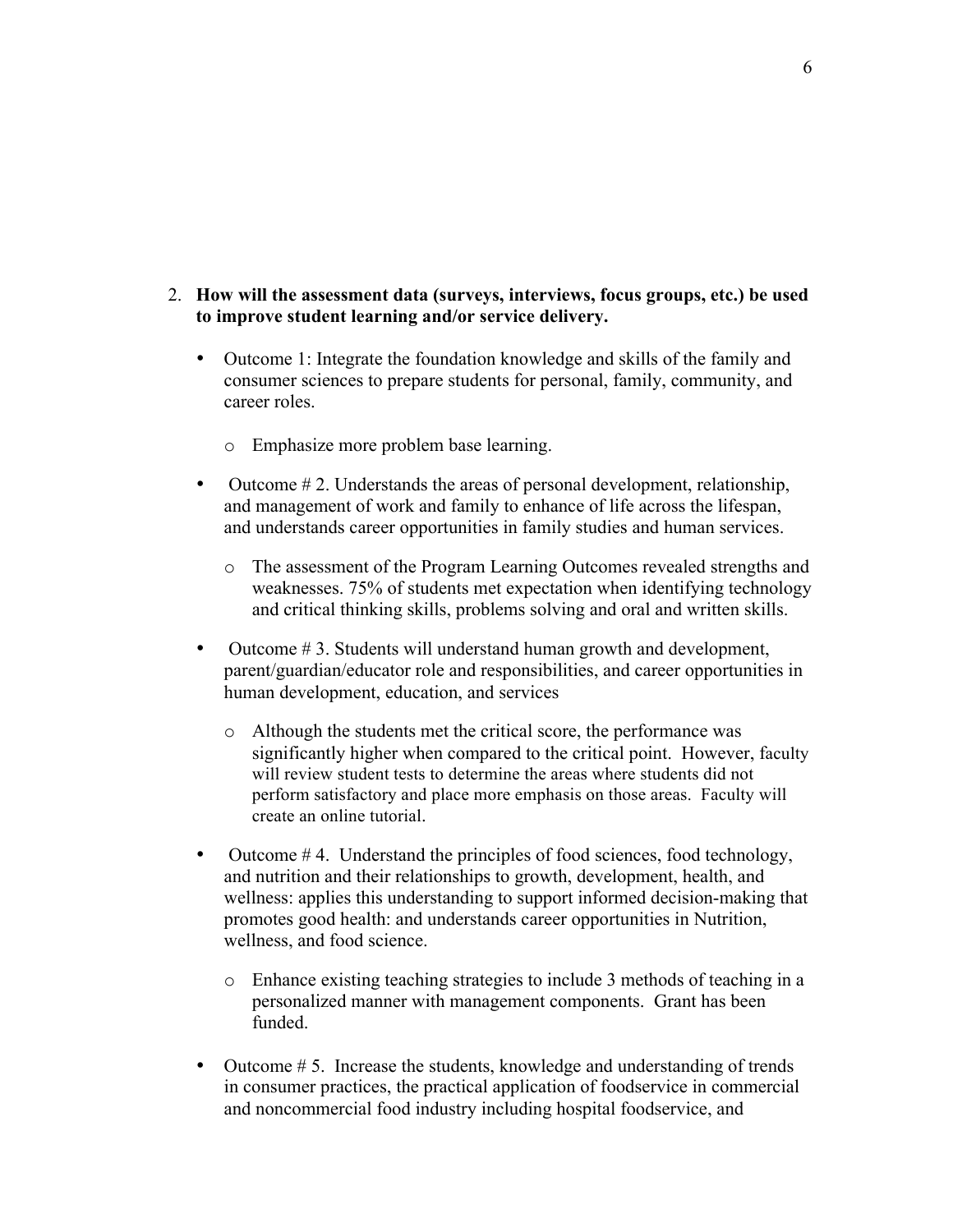lodging/hospitality industries, as well as expose students to various career opportunities in these industries.

- o An area that would improve the expected outcomes of the program is one that would incorporate more problem solving assignments through case studies. In our weekly faculty meeting we will discuss plans to include class activities such as case studies, debates, fieldtrips, student conducted surveys of consumer practices in the food, lodging and hospitality industries.
- Outcome #6. Students who graduate with a baccalaureate degree in Family and Community Sciences will demonstrate an understanding of consumer practices, consumer responsibilities, and resource management process; how these affect and are applied to personal, family, and work life, and career opportunities in consumer and resource management.
	- o Continue current teaching strategies.
- Outcome #7. Understands the design, production, marketing, consumption, and maintenance of textile and apparel products, and understands career opportunities in the textiles and apparel industries.
	- o The assessment of the Program Learning Outcomes revealed strengths and weaknesses. 70% of students met expectation when identifying technology and critical thinking skills, problems solving and oral and written skills.
- Outcome # 8. Understands the design, production, marketing, consumption, and maintenance of textile and apparel products, and understands career opportunities in the textiles and apparel industries.
	- o There will be a continuation of incorporating analytical and problem solving techniques along with more research to include writing skills using technology oriented materials.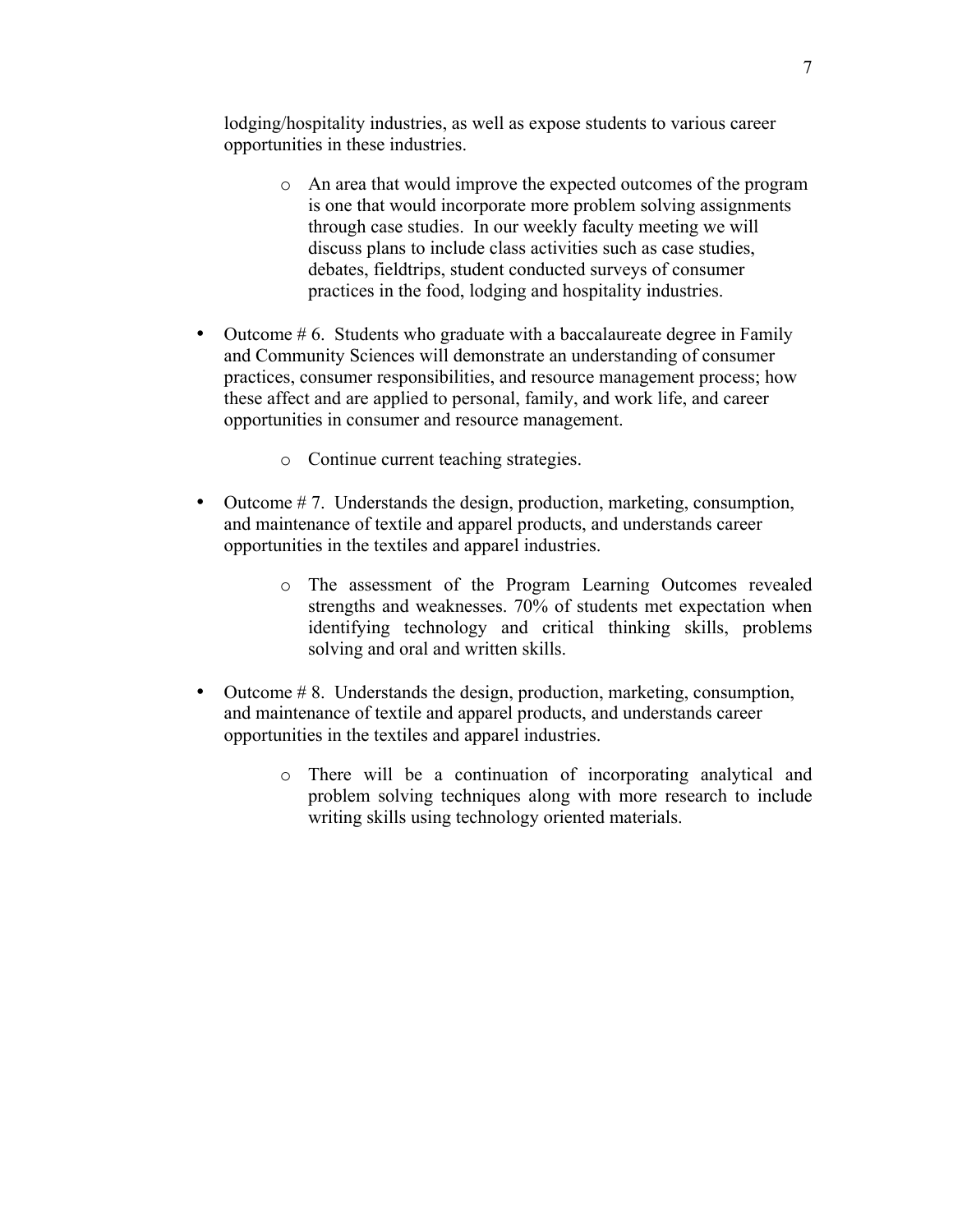College/School or Administrative Unit **CAHS – Animal Science Degree Program**

Using data from your college/school or administrative unit's assessments (surveys, interviews, focus groups, tests, etc.) conducted during the 2008-2009 academic year; please provide the information as requested below. Complete for each objective and/or outcome. Examples are provided on page 2.

- **Outcome 1: Students receiving the Master of Science degree in Animal Science will acquire the ability to identify problems relevant to the needs of the producer, processor, and consumer.**
	- o **In the period of assessment (2000-08) enrollment has increased by 100%. Students are able to design a research project. Graduate students are engaged in research data collection.**
- **Outcome 2: Our graduate students have acquired the ability to design and conduct scientific experiments to solve problems.**
	- o **Data show that 50% of the students attended a professional meeting in soils. At least 80% of the students were able to design and implement their research project. At least 80% of the majors learned how to collect data**.
- **Outcome 3: Our graduate students have acquired the ability to communicate effectively in an oral and written manner in thesis preparation and presentations.**
	- o **Student thesis arrangement and presentations. Continue their education that leads towards a Ph.D. or DVM degree. Students are involved in publications, and presentation.**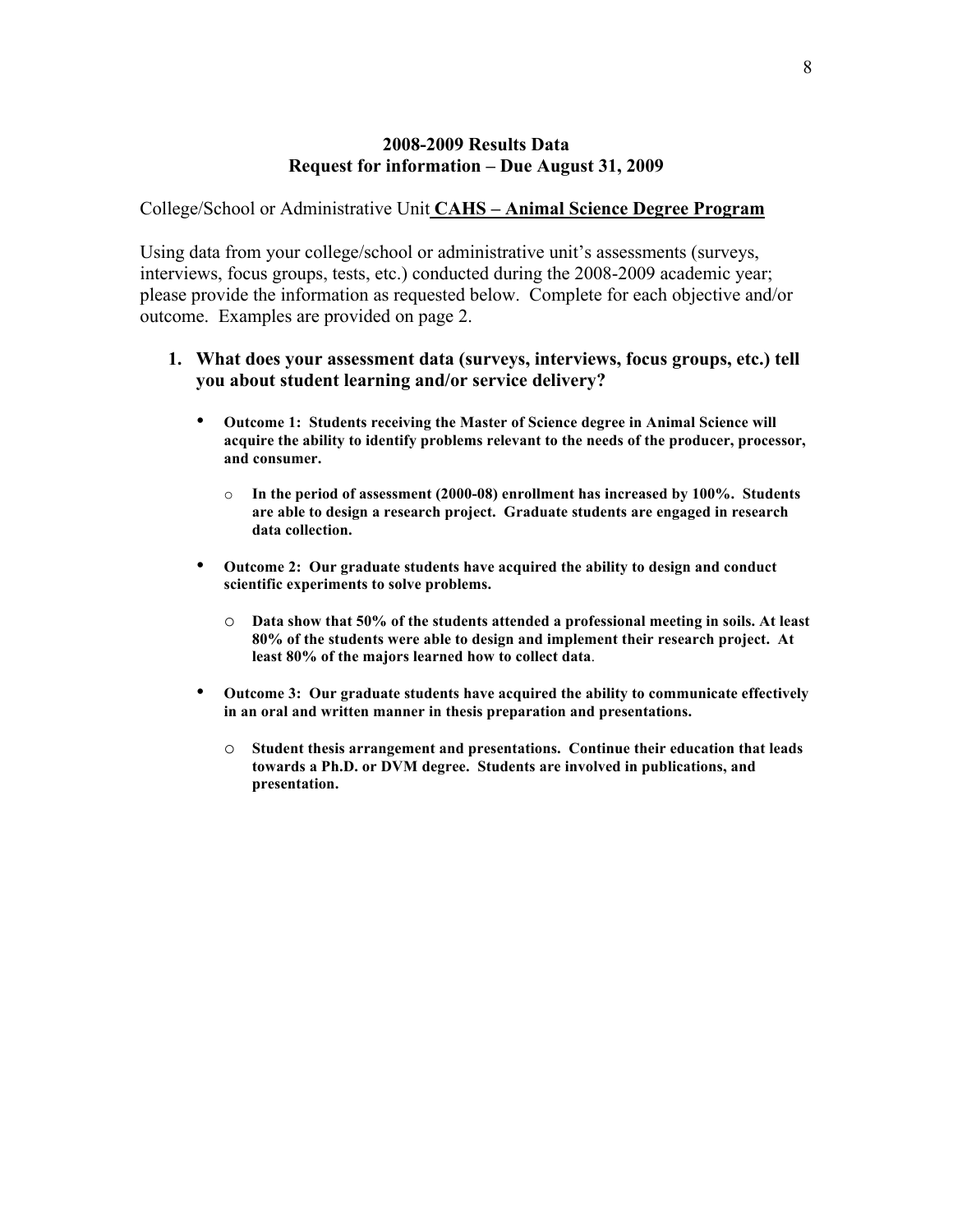- 2. **How will the assessment data (surveys, interviews, focus groups, etc.) be used to improve student learning and/or service delivery.**
	- **Outcome 1: Students receiving the Master of Science degree in Animal Science will acquire the ability to identify problems relevant to the needs of the producer, processor, and consumer.**
		- o **Students' success data are used for recruitment and retention. Provides data for presentations at symposium.**
	- **Outcome 2: Our graduate students have acquired the ability to design and conduct scientific experiments to solve problems.**
		- o **The information allowed the faculty to assist the students in course selection. Data collected are applied to their thesis preparation. Information collected is used by the faculty and student presentations at scientific meetings.**
	- **Outcome 3: Our graduate students have acquired the ability to communicate effectively in an oral and written manner in thesis preparation and presentations.**
		- o **The graduate students are able to satisfactorily complete a thesis for their degree. At least one student from the program each year advances their career leading towards the Ph.D. or DVM degree. At least one student from the program attends a scientific meeting.**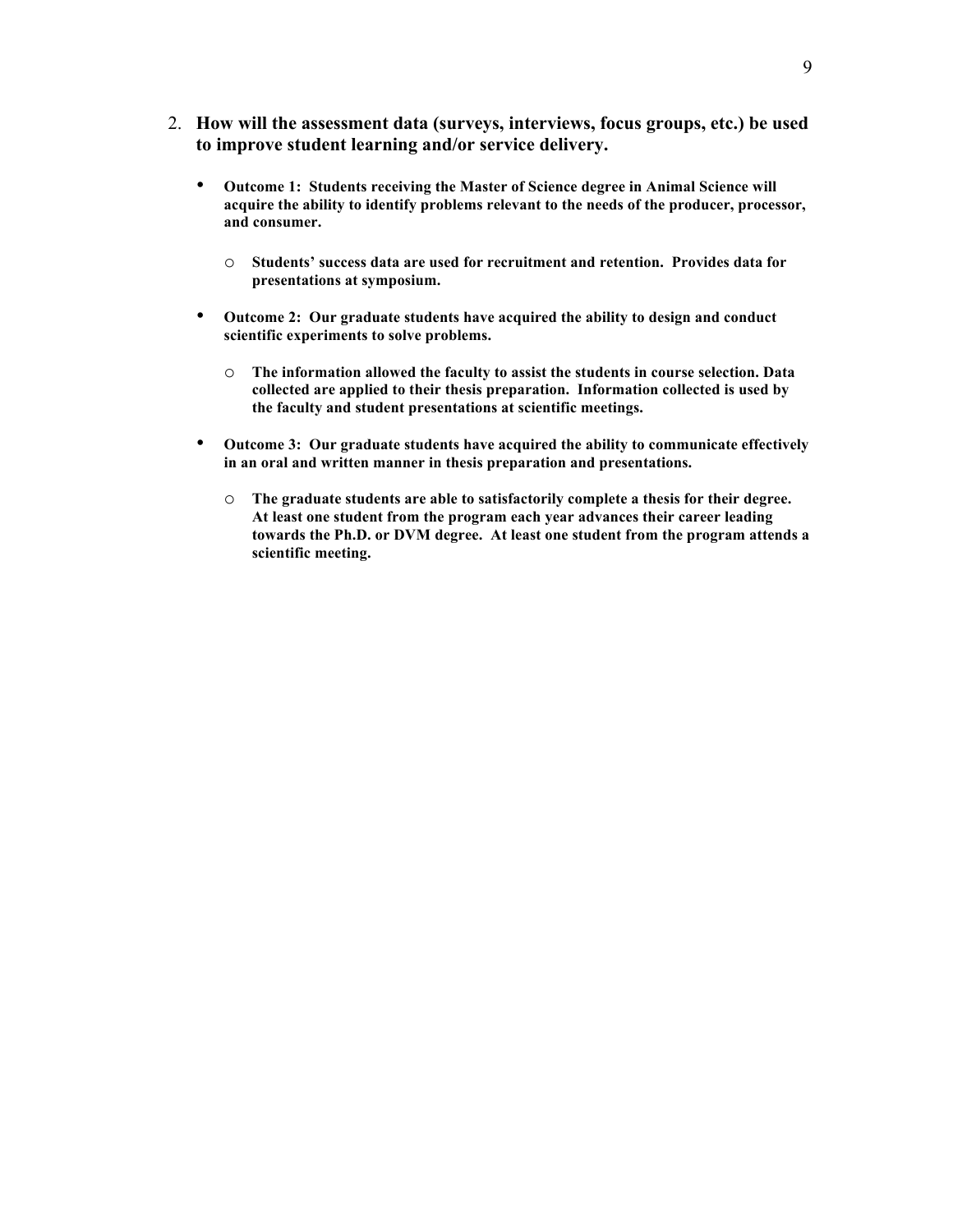College/School or Administrative Unit **CAHS – Soil Science Degree Program**

Using data from your college/school or administrative unit's assessments (surveys, interviews, focus groups, tests, etc.) conducted during the 2008-2009 academic year; please provide the information as requested below. Complete for each objective and/or outcome. Examples are provided on page 2.

- **Outcome 1: Graduates will acquire the knowledge to demonstrate proficiency at the advanced level to assess problems associated with soil quality and classification as it relates to plant growth**.
	- o **The results show that at least 80% of the students have satisfied the required GPA for acceptance. 80% of the students have selected an advisor by the end of the first semester. At least 80% of the students receive a degree plan.**
- **Outcome 2: Graduate students in the Soils Science program will learn how to design and conduct scientific experiments to solve problems related to soils and environment.**
	- o **Data show that 50% of the students attended a professional meeting in soils. At least 80% of the students were able to design and implement their research project. At least 80% of the majors learned how to collect data**.
- **Outcome 3: Students completing the program have acquired the knowledge to communicate effectively in an oral and written manner in thesis preparation.**
	- o **At least 50% of the students completed their thesis. At least 60% of the students improved their writing skills as shown by the presentation of their thesis. At least 50% of the majors had some form of interaction with a professional in the field of interest.**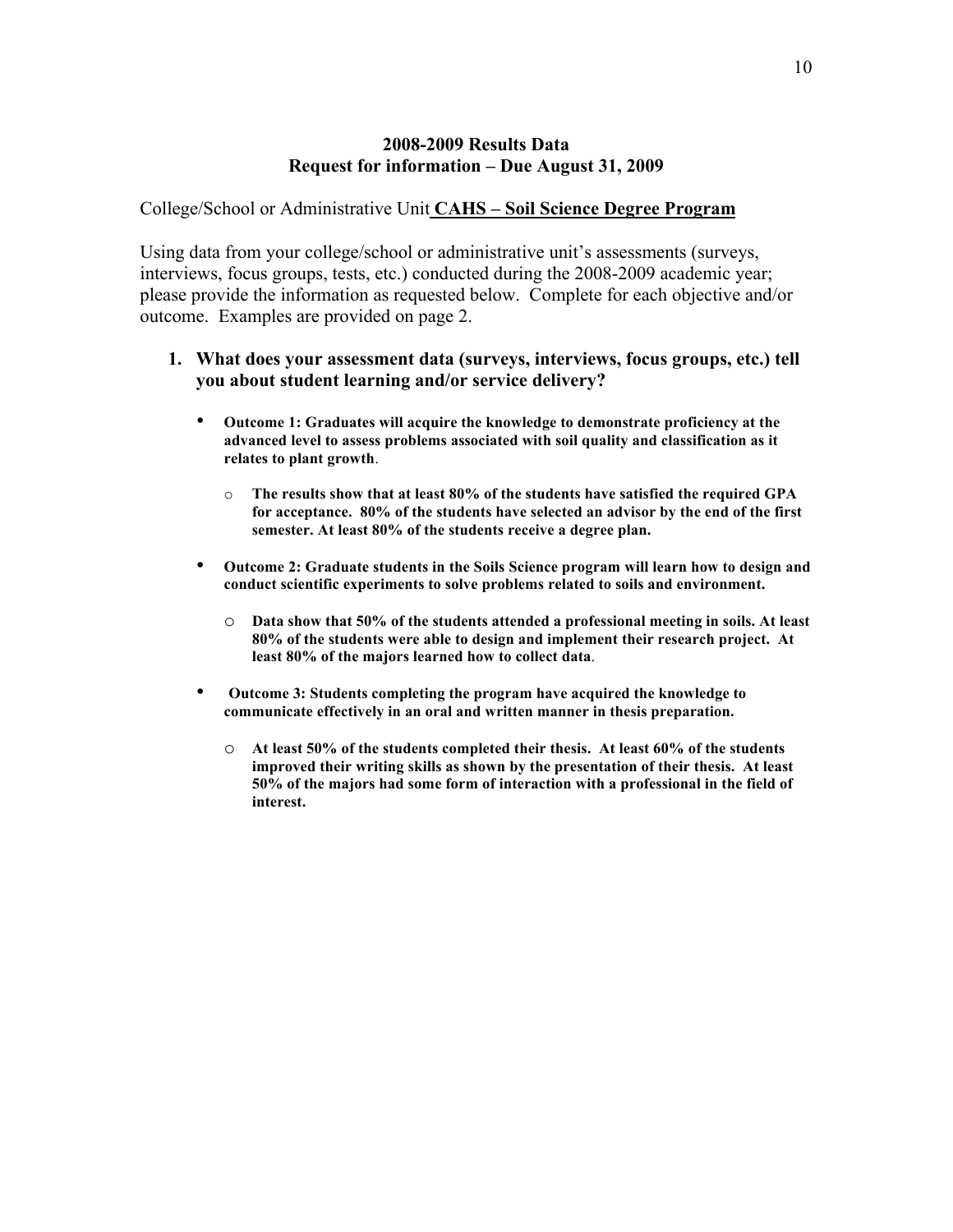- 2. **How will the assessment data (surveys, interviews, focus groups, etc.) be used to improve student learning and/or service delivery.**
	- **Outcome 1: Graduates will acquire the knowledge to demonstrate proficiency at the advanced level to assess problems associated with soil quality and classification as it relates to plant growth**.
		- o **Data are used to advise students on research topics. Data are used to place students with advisors to meet their interests. Data are used for faculty to update the appropriate students' degree plan.**
	- **Outcome 2: Graduate students in the Soils Science program will learn how to design and conduct scientific experiments to solve problems related to soils and environment.**
		- o **The information allowed the faculty to assist the students in course selection. Data collected are applied to their thesis preparation. Information collected are used by the faculty and student presentations at scientific meetings.**
	- **Outcome 3: Students completing the program have acquired the knowledge to communicate effectively in an oral and written manner in thesis preparation.**
		- o The results are used to help in the **formulation of a thesis. Satisfying the requirements of the Masters degree**.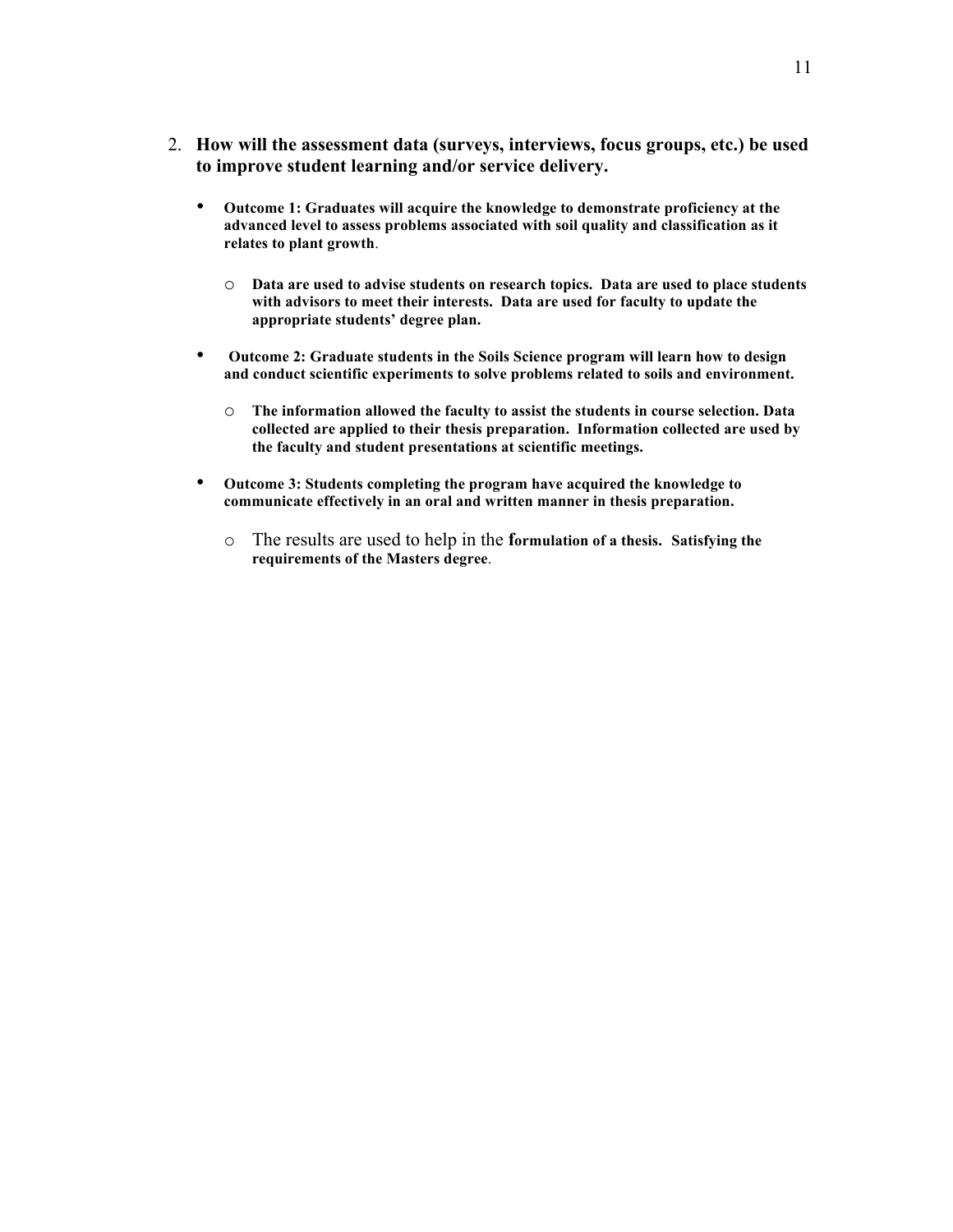College/School or Administrative Unit- **CAHS - Human Nutrition and Food Program**

Using data from your college/school or administrative unit's assessments (surveys, interviews, focus groups, tests, etc.) conducted during the 2008-2009 academic year; please provide the information as requested below. Complete for each objective and/or outcome. Examples are provided on page 2.

- **Student learning in communication skills using various nutrition tools**.
	- o Communication skills on oral presentations and material developed using nutrition standards and tools were scored using a check list developed by faculty. 81 projects were reviewed and scored by the check list. Results indicated that standard language related to assignments were not consistently applied..
- **Student learning in application of biochemical and microbiological consideration to various process controls in Nutrition.**
	- o An average of 76% of majors applied relevant biochemical data in describing and deciphering disease states and answering essay questions on microbiological and chemical consideration in food.
- **Student learning on the effects of social/behavior sciences on nutritional status of citizen.**
	- o An average of 81 students were able to satisfactory evaluate the effects of social and or behavioral sciences on the nutritional status of citizens. 89 embedded projects were evaluated by faculty.
- **Students learning in basic research skills in nutrition and reliable areas.**
	- o An average of 89% of Nutrition major met expectations in community assessment and basic research projects.
- **Student learning in food service operations.**
	- o 85% of majors met expectations in planning, procuring, food perpetrations and Hazardous Analysis and Critical Control Point projects. 69 projects were reviewed by faculty.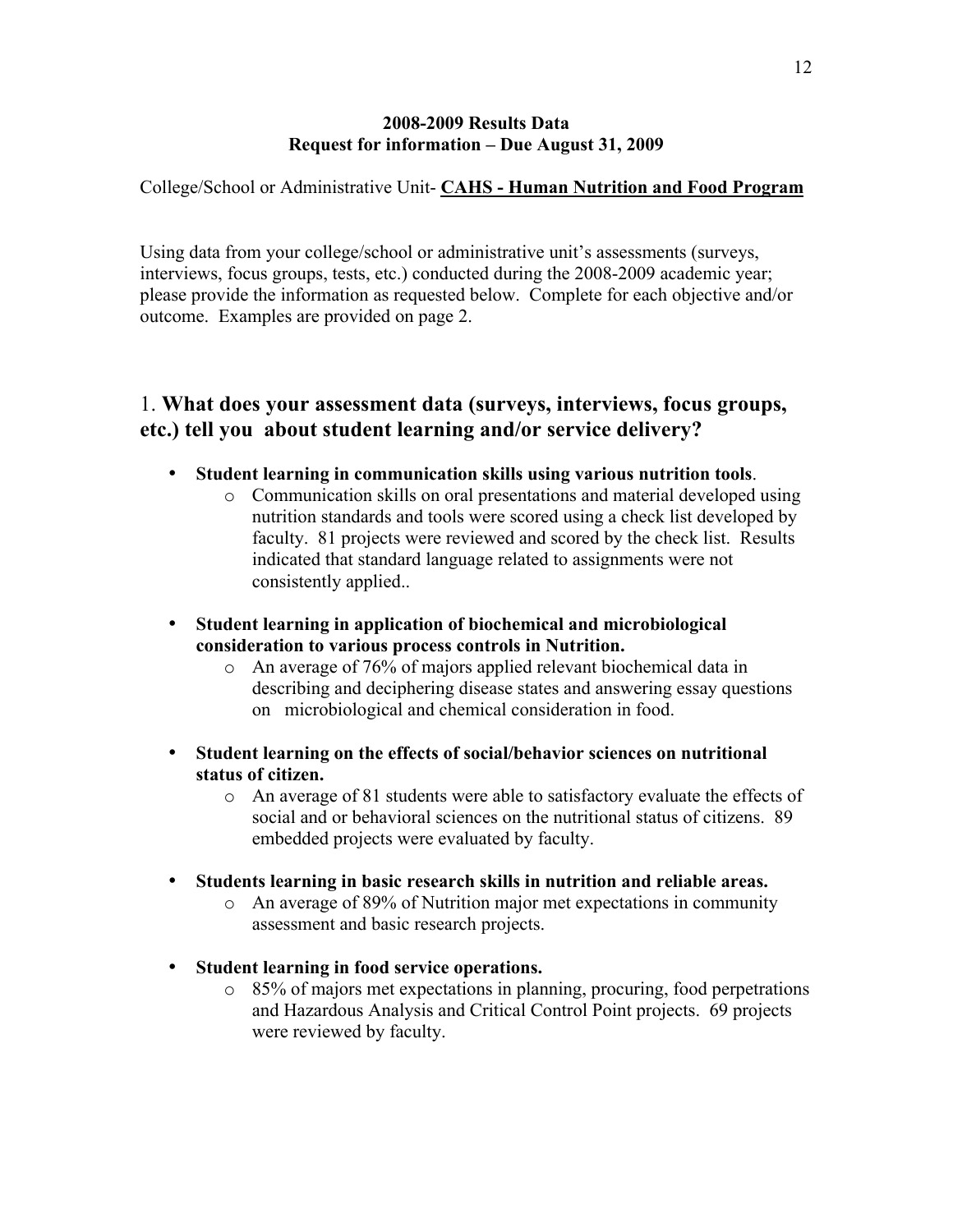- **Student learning is identifying the role of nutrition and food in health and disease status.**
	- o An average of 89% of majors were evaluated satisfactory in identifying the role of nutrition and food in health and disease status. 73 student evaluations were done.
- **Student learning in the application of management principles in related nutrition areas.**
	- o An average of 68% major achieved program expectation in management skills. 29 students were evaluated.
- **Student learning in translating health care system concepts.**
	- o 73% of majors were evaluated satisfactory on a field study projects interpreting a local health care delivery system. 27 projects were evaluated.

- **Student learning in communication skills using various nutrition tools**
	- o Faculty will convert check list used to evaluate students' projects to a Rubric that reflects standard language related to the required competences. This will reinforce consistent use of standard language.
- **Student learning in application of biochemical and microbiological consideration various processes controls in nutrition.**
	- o Reinforced continuation of current procedures and increase incorporation of additional lab and related learning experiences to improve the opportunities for concept exposure and acquisition.
- **Student learning on the effects of social behavior**
	- o Faculty determined that a more direct assignment/project would provide better evaluation of the competency. Therefore, faculty modified student project requirements to include more specific activities related to the cause and effect of various behaviors as related to food intake.
- **Students learning in basic research skills in nutrition and reliable areas.**
	- o Continue to incorporate other learning activities that will improve basic research competencies as well as improve their comprehension, application, and problem solving skills.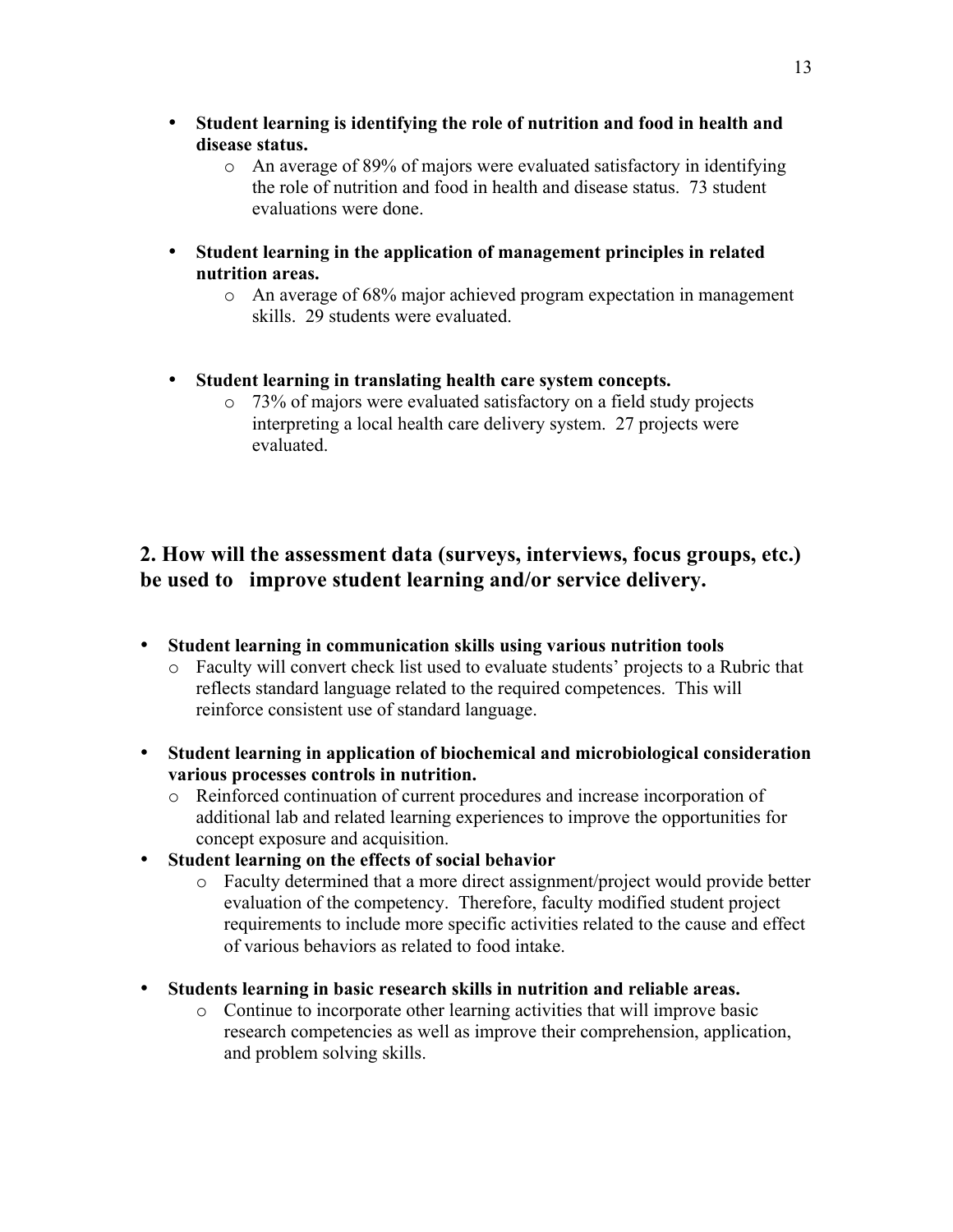### • **Student learning in food service operations.**

o Continue to incorporate additional lab and learning experiences to improve the opportunities for exposure to updated equipment, planning, procurement, and problem solving skills. Program faculty reviewed the number of students who had taken the prerequisite for the class and found that only 21% of the students took the appropriate prerequisite course prior to enrolling in HUNF 2663 Food System Management. The low frequency of students taking the prerequisite course is a major contributor to the reason that students struggled with most of the assignments in all areas. Therefore, program faculty will stress consistency in course offerings to help ensure prerequisite course is offered in the proper sequence to help ensure compliance with students taking the prerequisite course as recommended in advising.

### • **Student learning in identifying the role of nutrition and food in health and disease status.**

- o Continue to incorporate other learning activities that will improve competencies as well as improve students screening, assessment, application, and problem solving skills. Revise curriculum to include the recent Nutrition Care Process (NCP). As a result of students exceeding expectations, faculty will continue teaching strategies
- **Student learning in the application of management principles in related nutrition areas.**
	- o Faculty will incorporate additional learning activities in these areas. These competences are included in the curriculum; however students need to have better knowledge and understanding of these concepts. Students will continue to take major courses in the College of Business. Nutrition Faculty will stress prerequisites to main courses as outlined in curriculum with no substitutions.

### • **Student learning in translating health care system concepts.**

o Upon review of results, a revision of project instructions was done for clarity of student expectations. Faculty have incorporated additional information and assignments on these topics in the Community Nutrition course assignments that reflect policies and reimbursement issues and they are also being incorporated in the capstone "Special Topic" course.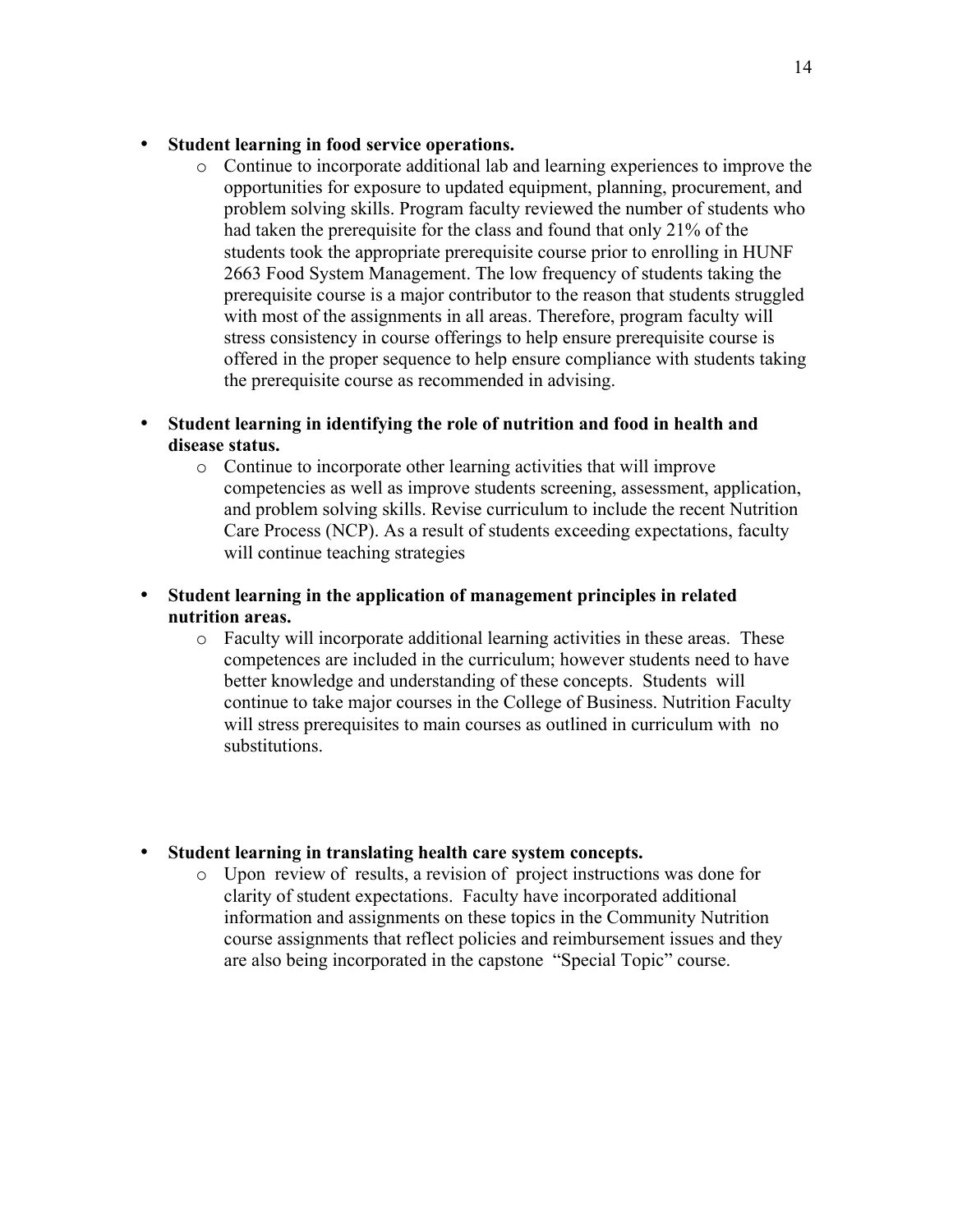College/School or Administrative Unit- **CAHS – Dietetics Internship Program**

Using data from your college/school or administrative unit's assessments (surveys, interviews, focus groups, tests, etc.) conducted during the 2008-2009 academic year; please provide the information as requested below. Complete for each objective and/or outcome. Examples are provided on page 2.

## **1. What does your assessment data (surveys, interviews, focus groups, etc.) tell you about student learning and/or service deliver.**

- **Outcome 1. Students completing the program will demonstrate the ability to communicate effectively with clients and peers.**
	- o A total of 72 major communication projects were evaluated. Results showed that all students (100%) received at least a 'satisfactory' response from preceptors.
- **Outcome 2. Students completing the program will be able to provide comprehensive nutrition care based on accurate nutrition assessment and planning.**
	- o All students (100%) scored at least 80 % on the medical nutrition therapy comprehensive examination by the end of the internship program.
- **Outcome 3. Students will be able to perform nutrition care in a variety of setting to include the community, long term and acute care.**
	- o All (100%) students were not successful on the rotation exams at the first attempt.
- **Outcome 4. Graduates of the program will model professional skills, behavior and ethical practice and the ability to collaborate and work with others***.*
	- o 85% of the students were in compliance.
- **Outcome 5. Students will demonstrate the skills necessary to manage appropriate settings.**
	- o All students completing the rotation were rated as acceptable.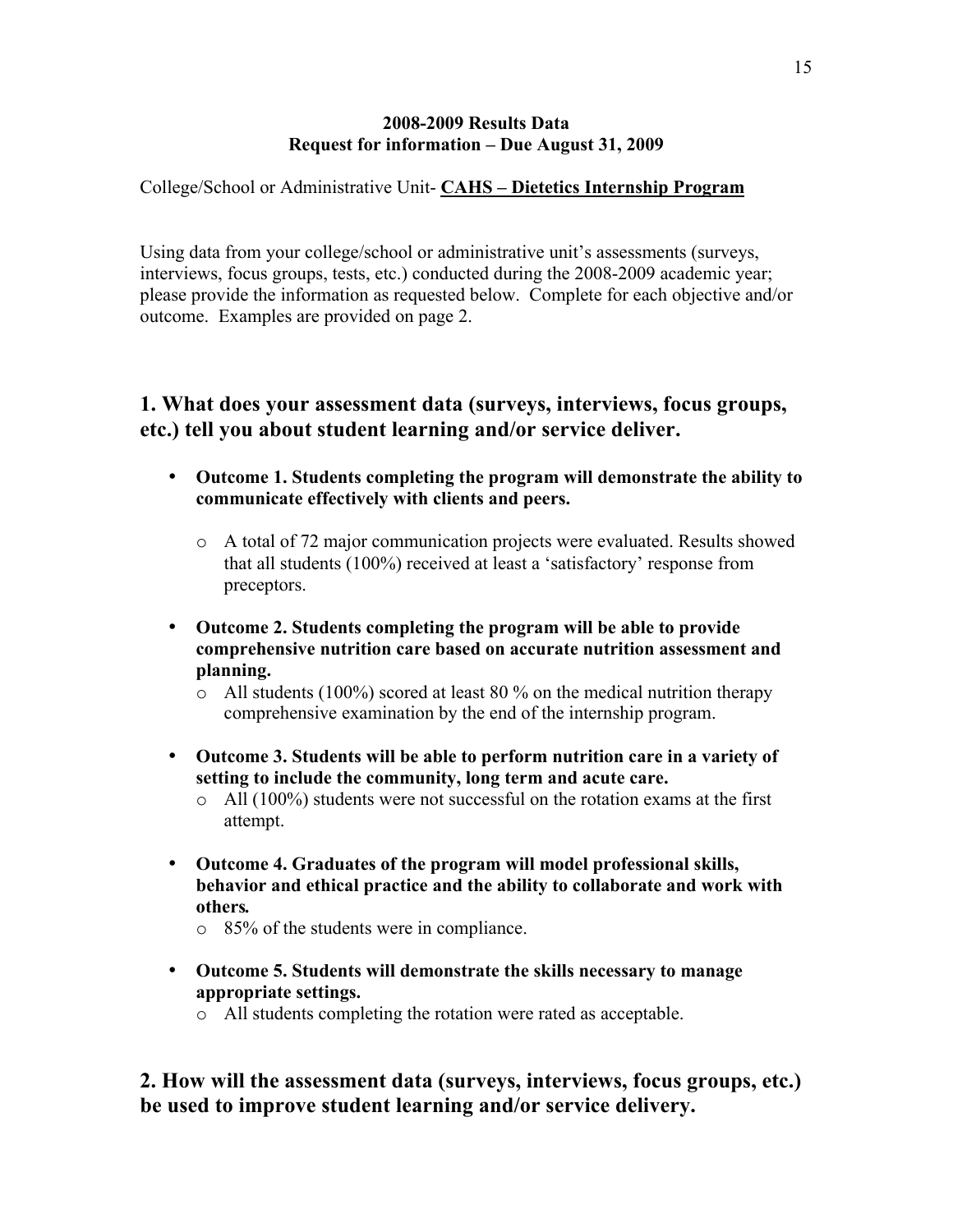- **Outcome 1. Students completing the program will demonstrate the ability to communicate effectively with clients and peers.**
	- o Continue to incorporate similar assignments and presentations in HUSC 5336, 5336, 5353 and 5363. Faculty and preceptor meet throughout the semester to review or change assignments as needed to keep students current in their practice area.
- **Outcome 2. Students completing the program will be able to provide comprehensive nutrition care based on accurate nutrition assessment and planning.**
	- o Although students were successful on this exam, they had to retake the exam numerous times before being successful. The results were used as a guide to identify weak areas in the curriculum. Faculty was then able to incorporate added information and learning experiences needed to reinforce student learning.
- **Outcome 3. Students will be able to perform nutrition care in a variety of setting to include the community, long term and acute care.**
	- o Review sessions were conducted by faculty and students failing the exam had repeat testing from the failed domain.
- **Outcome 4. Graduates of the program will model professional skills, behavior and ethical practice and the ability to collaborate and work with others***.*
	- o The student not in compliance was given the opportunity to conform to the code of ethics. After failing to do so the student was removed from the program.
- **Outcome 5. Students will demonstrate the skills necessary to manage appropriate settings.**
	- o Although all students were successful, the requirements for fulfilling this rotation were reorganized to better meet the needs of the students and facilities.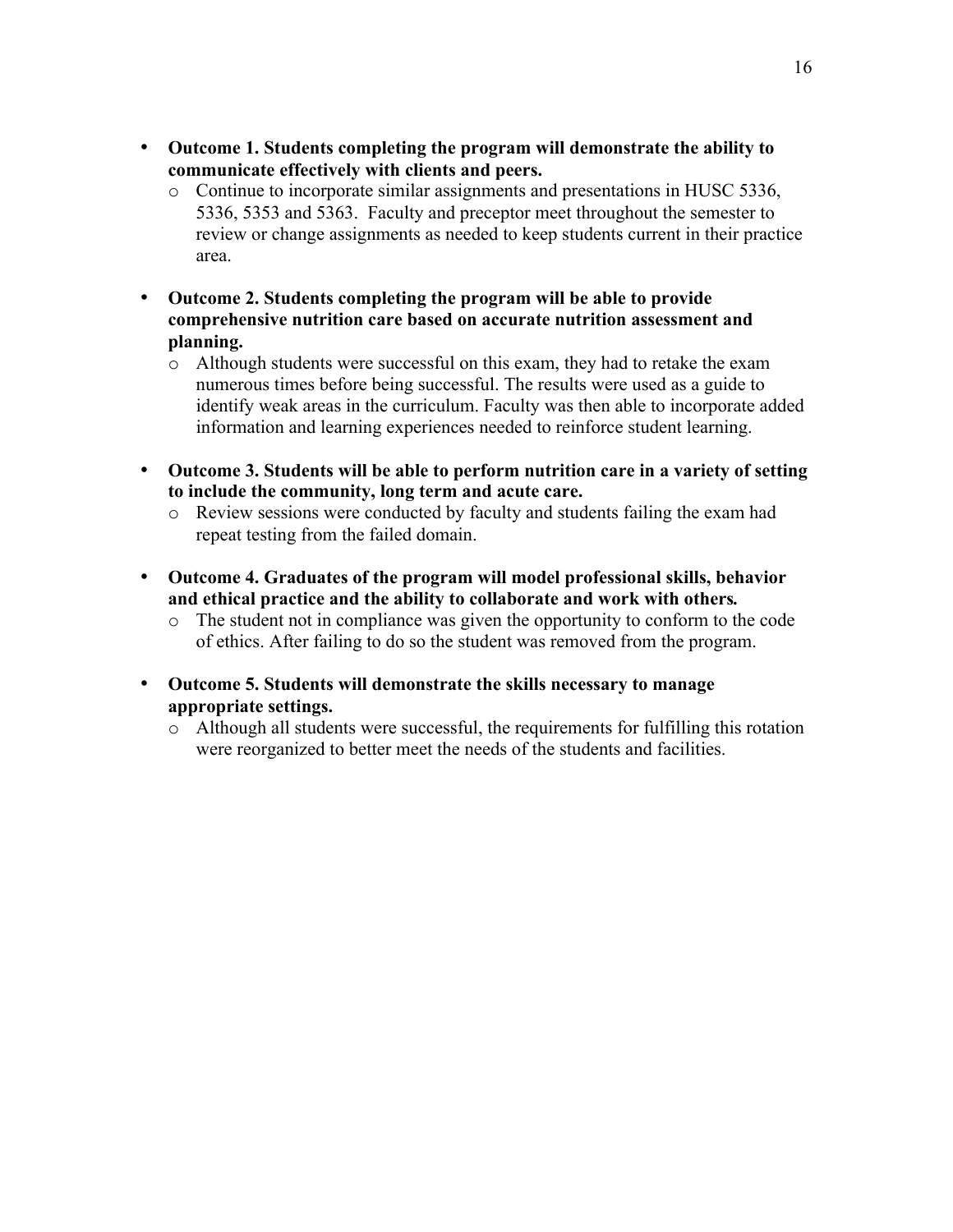### College/School or Administrative Unit **CAHS - Agriculture Degree Program**

Using data from your college/school or administrative unit's assessments (surveys, interviews, focus groups, tests, etc.) conducted during the 2008-2009 academic year; please provide the information as requested below. Complete for each objective and/or outcome. Examples are provided on page 2.

- Outcome #1. Students demonstrate knowledge of production, processing and marketing of agricultural products:
	- o The results show that 65.3% of the students are able to identify problems related to the food and agricultural sciences.
- Outcome  $\# 2$ . Students have the ability to recommend solutions to problems affecting food and agricultural sciences.
	- o The results show that 70% of the students are able to distinguish local issues from national or global issues in the food and agricultural sciences.
- Outcome #3. Students have acquired the skills to communicate in a written and oral manner about issues related to food and agricultural sciences.
	- o 60% are able to communicate satisfactorily on the diagnostic test in communication, both written and oral in the food and agricultural sciences. 80% of the students are successful in preparing presentations.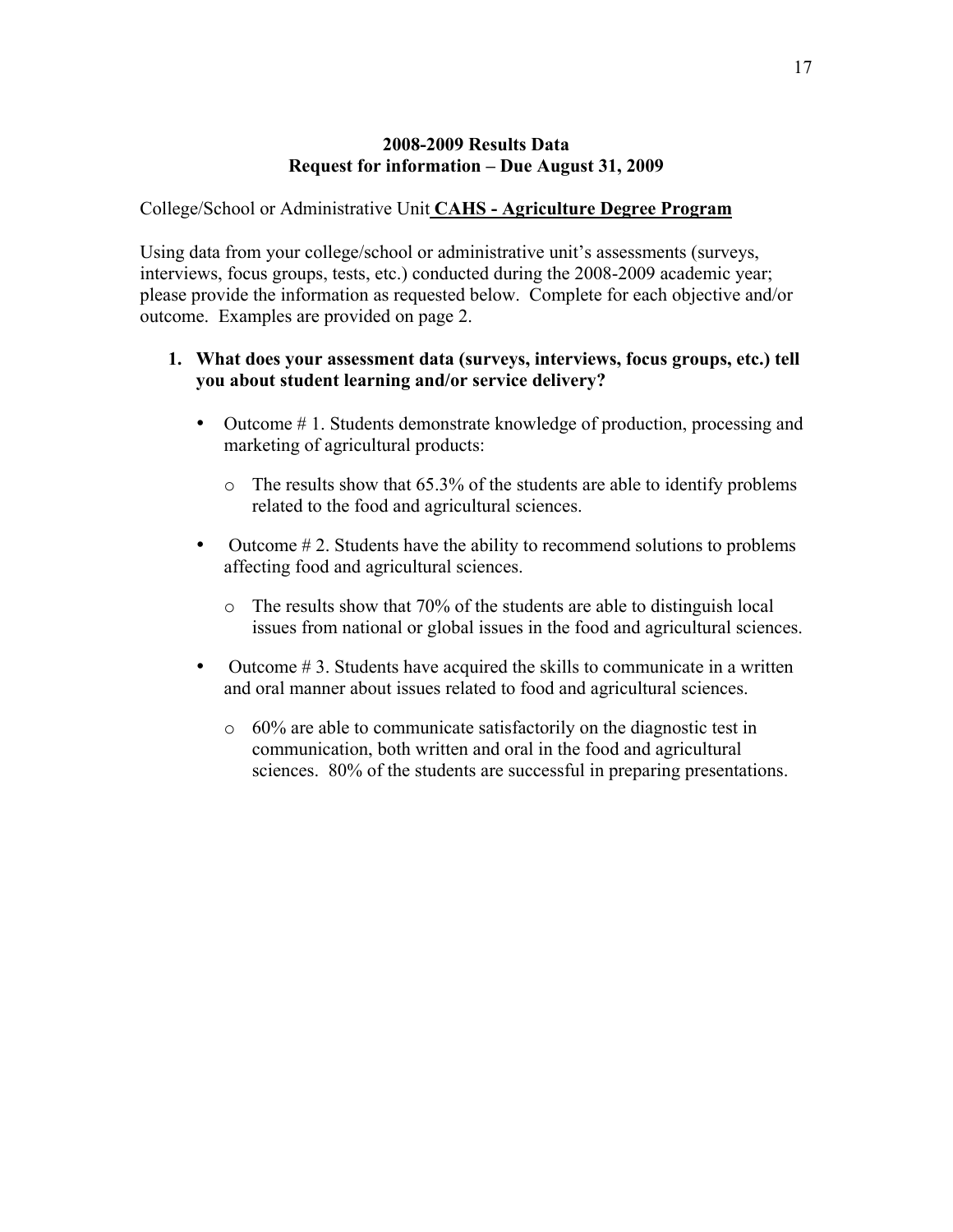- 2. **How will the assessment data (surveys, interviews, focus groups, etc.) be used to improve student learning and/or service delivery.**
	- Outcome #1. Students demonstrate knowledge of production, processing and marketing of agricultural products:
		- o The faculty reviewed test scores to determine area of weakness and strength among the lower classified students, to improve the learning process of the students. The syllabi were re-examined for adjustments to maintain and improve student test scores.
	- Outcome #2. Students have the ability to recommend solutions to problems affecting food and agricultural sciences.
		- o The faculty recognized the need to improve the student's mid-term grades. Lectures given are on schedule to maintain student interest. The results allow faculty to engage in syllabus modification to improve the quality of the lectures. Changing lecture presentations, using Power Point, to maintain student interest.
	- Outcome #3. Students have acquired the skills to communicate in a written and oral manner about issues related to food and agricultural sciences.
		- o The results are used to determine the ability of the students in collecting and reporting research facts.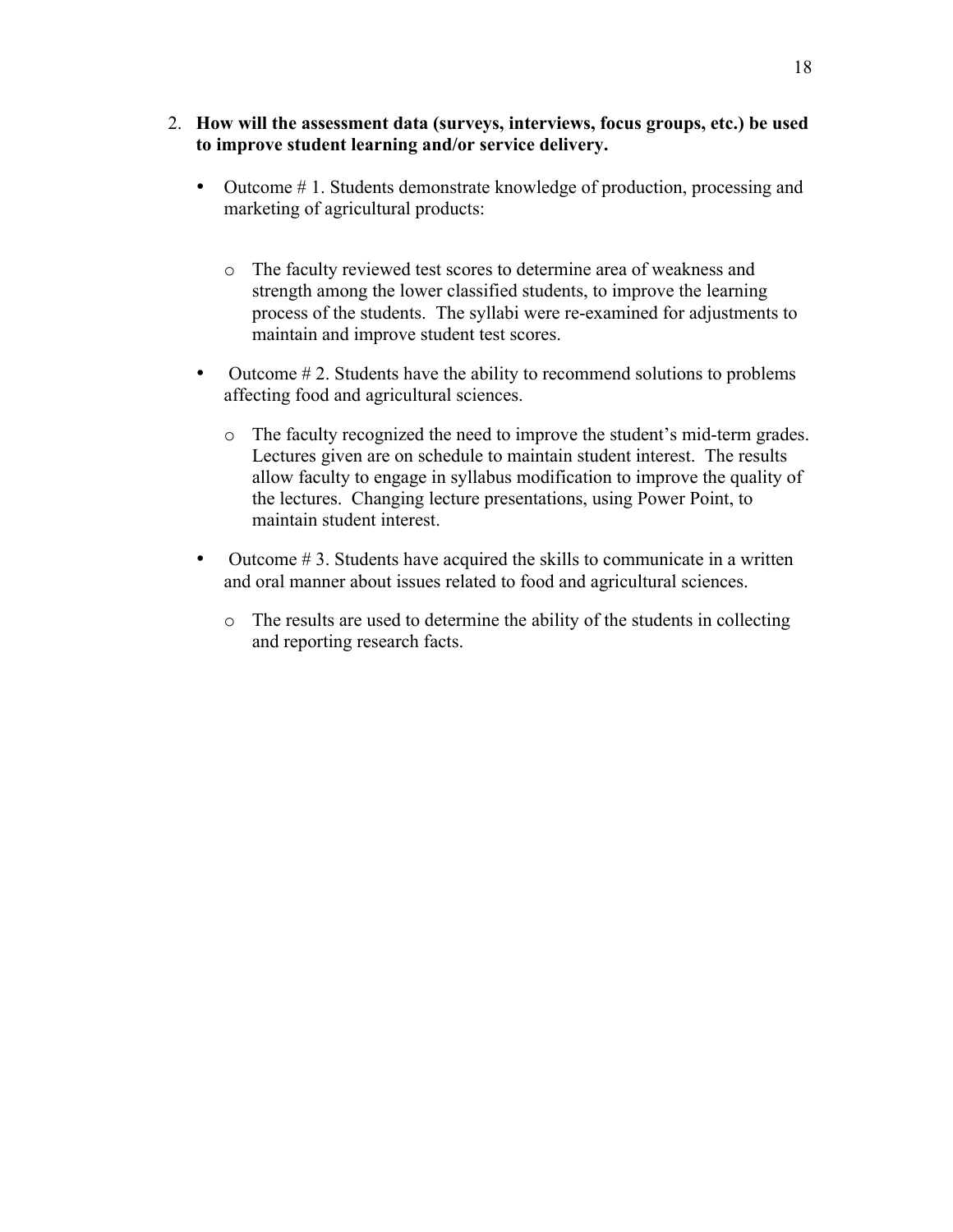College/School or Administrative Unit- **CAHS - Human Sciences Program**

Using data from your college/school or administrative unit's assessments (surveys, interviews, focus groups, tests, etc.) conducted during the 2008-2009 academic year; please provide the information as requested below. Complete for each objective and/or outcome. Examples are provided on page 2.

- **Outcome 1: Demonstrate theoretical and experiential understandings development, individual and marriage and family counseling theories, group counseling, and special areas methods and skills.**
	- o The majority of the classes had overall averages of 3.0 or higher.
- **Outcome 2: Demonstrate an understanding of effective and dysfunctional human behavior.**
	- o The majority of the classes had overall averages of 3.0 or higher.
- **Outcome 3: Demonstrate an understanding of the nature and needs of individuals at all developmental levels.**
	- o The majority of the classes had overall averages of 3.0 or higher.
- **Outcome 4: Demonstrate an understanding of individual, marriage, family and group approaches to assessment and evaluation.**
	- o The majority of the classes had overall averages of 3.0 or higher.
- **Outcome 5: Demonstrate an understanding of aspects of professional functioning.**
	- o The majority of the classes had overall averages of 3.0 or higher.
- **Outcome 6: Demonstrate an understanding of counseling and consultation processes.**
	- o The majority of the classes had overall averages of 3.0 or higher.
- **Outcome 7: Demonstrate an understanding of research methods, statistical analysis, needs assessment.**
	- o 73% of majors were evaluated satisfactory on a field study projects interpreting a local health care delivery system. 27 projects were evaluated.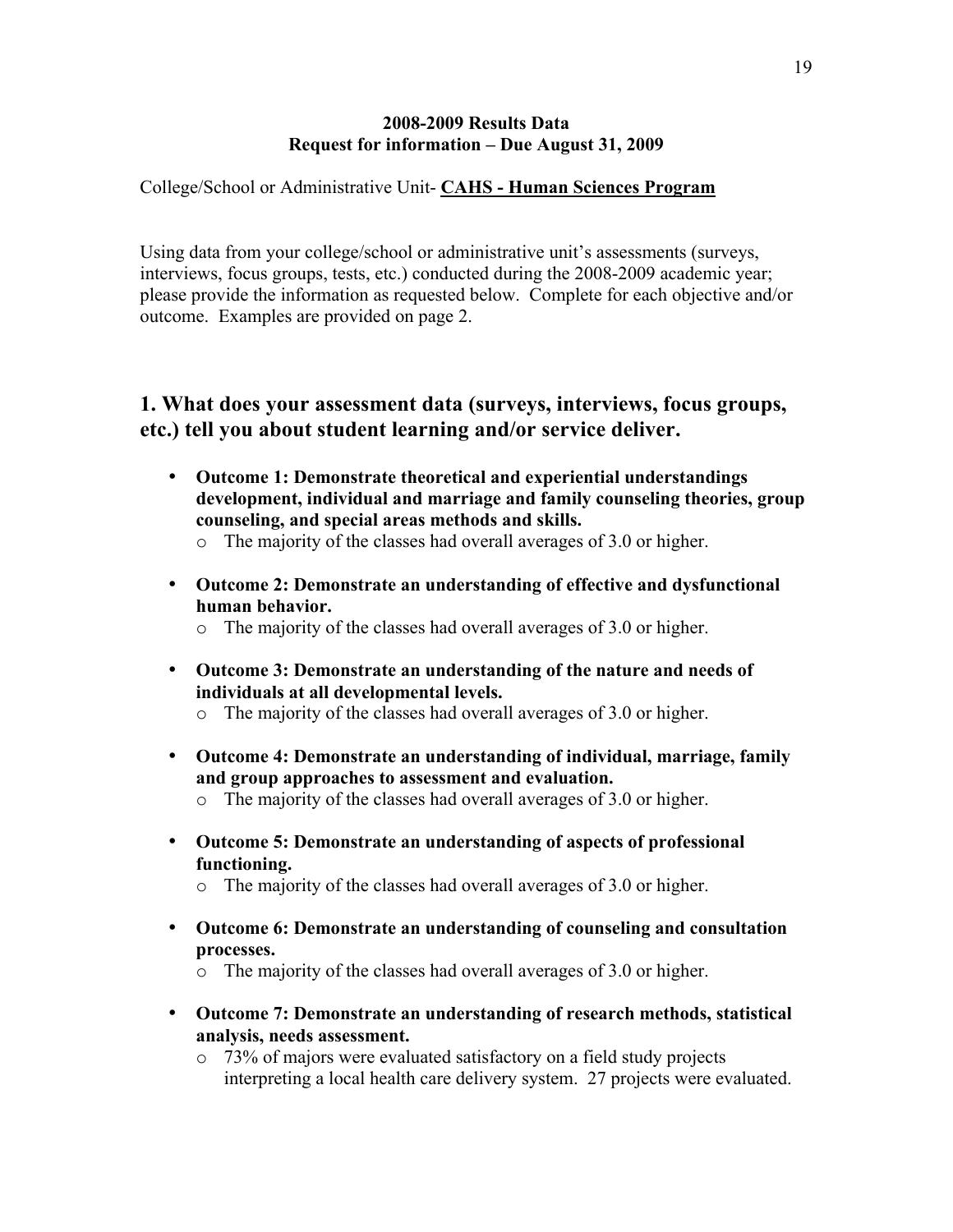- **Outcome 1: Demonstrate theoretical and experiential understandings development, individual and marriage and family counseling theories, group counseling, and special areas methods and skills.**
	- o Faculty will continue to stress the application of clinical theory and techniques applications. To develop better measurement through the development of a comprehensive exam or capstone course. To extend the program to meet the state requirements of licensure to a 48 hr. degree..
- **Outcome 2: Demonstrate an understanding of effective and dysfunctional human behavior.**
	- o Continue to stress the role of effective and dysfunctional human behavior in a person's life.. To develop better measurement through the development of a comprehensive exam or capstone course. To extend the program to meet the state requirements of licensure to a 48 hr. degree.
- **Outcome 3: Demonstrate an understanding of the nature and needs of individuals at all developmental levels.**
	- o Continue to stress understanding the nature of needs of individuals at all developmental levels. To develop better measurement through the development of a comprehensive exam or capstone course. To extend the program to meet the state requirements of licensure to a 48 hr. degree.
- **Outcome 4: Demonstrate an understanding of individual, marriage, family and group approaches to assessment and evaluation.**
	- o Continue to stress understanding individual, marriage, family and group approaches to assessment and evaluation. To extend the program to meet the state requirements of licensure to a 48 hr. degree.
- **Outcome 5: Demonstrate an understanding of aspects of professional functioning.**
	- o Demonstrate and continue to stress aspects of professional functioning. To extend the program to meet the state requirements of licensure to a 48 hr. degree.
- **Outcome 6: Demonstrate an understanding of counseling and consultation processes.**
	- o Demonstrate and continue to stress effective counseling and consultation processes. To extend the program to meet the state requirements of licensure to a 48 hr. degree.
- **Outcome 7: Demonstrate an understanding of research methods, statistical analysis, needs assessment.**